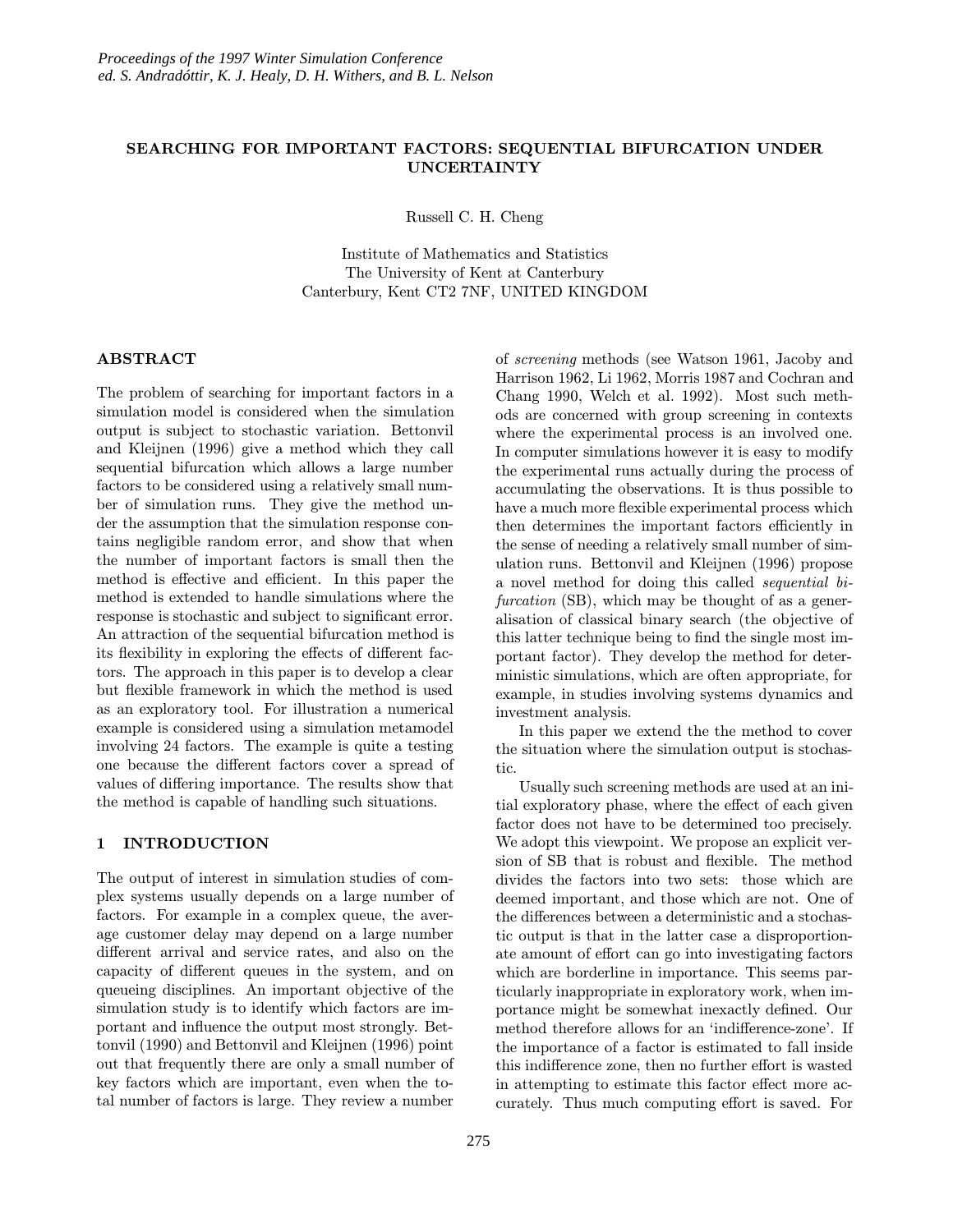simplicity we classify such factors as unimportant, though a more cautious approach could be taken. Our reasoning is that even if more accurate estimation might categorise them as important, they will only be marginally so. Thus this misclassification, if handled with due care, will be of little practical importance.

The main difficulty with sequential methods when observations are subject to uncertainty is establishing the level of significance of results. It is hoped to give a more detailed theoretical analysis of the methodology elsewhere. Here, the approach is to treat the method as an exploratory one where the flexibility of the method is not sacrificed for the sake of achieving a notionally precise level of significance. We adopt the approach typically used in practice in such problems and set a notional significance level for individual tests. This notional level of significance is then set sufficiently high to offset what is usually a degradation in the overall significance level through repeated use of the individual test. This is the approach used in stepwise regression for example.

In this paper we focus on presenting the practical methodology and discuss its application in an example involving a simulation experiment with a regression model where there are 24 factors. It is shown that the technique works effectively and is easy to apply.

### 2- THE SIMULATION MODEL

#### 2.1- Model Structure

The simulation experiment is assumed to be built up sequentially using runs of equal length. The output of interest from a run is denoted by  $y$ . There are two quantities which affect the yalue of  $y$  that we focus attention on:

(i) a vector of decision variables

$$
\mathbf{x} = (x_1, \ x_2, \ ..., \ x_K) \tag{1}
$$

which are under the control of the experimenter, and (ii) a set of random numbers

$$
\mathbf{u} = (u_1, u_2, ..., u_n) \tag{2}
$$

which (typically after a transformation that is not of concern here) form the stochastic input driving the simulation run. (Usually  $n$  will be a randomly varying quantity in its own right. However we shall consider only the case where  $y$  is a long run average, so that  $n$  will be approximately linearly dependent on the length of the simulation run. We therefore tacitly equate  $n$  with the run length and treat it as being essentially known.) Thus  $y$  can be regarded as a function of just x and u:

$$
y = y(\mathbf{x}, \mathbf{u}).\tag{3}
$$

We can therefore adopt the following regression metamodel:

$$
y(\mathbf{x}, \mathbf{u}) = \eta(\mathbf{x}) + e(\mathbf{x}, \mathbf{u}) \tag{4}
$$

where  $e(\mathbf{x}, \mathbf{u})$  is regarded as an 'error' term containing all the chance variation of  $y$ ; and moreover assume that

$$
E[e(\mathbf{x}, \mathbf{u})] = 0,
$$
  
 
$$
Var[e(\mathbf{x}, \mathbf{u})] = \sigma^2(\mathbf{x}).
$$

Thus

$$
\eta(\mathbf{x}) = E(y|\mathbf{x}) = \int y(\mathbf{x}, \mathbf{u}) \mathbf{du}.
$$
 (5)

is the expected value of y.

The precise distribution of  $e(\mathbf{x}, \mathbf{u})$  is not known of course. However for stationary processes where  $y$  is a long term average then  $e(\mathbf{x}, \mathbf{u})$  can be expected to be approximately normally distributed, and we assume this in what follows.

Our objective is to investigate how  $\eta$  depends on **x**. We focus on the local behaviour of  $\eta$  about some notional operating point

$$
\mathbf{x}^0 = (x_1^0, x_2^0, \dots, x_K^0).
$$

We confine our discussion to small changes of x about  $\mathbf{x}^0$ . Assuming that  $\eta(\mathbf{x})$  is continuously differentiable, we can adopt the linear approximation

$$
\eta(x) = \eta_0 + \sum_{i=1}^{K} \beta_i (x_i - x_i^0). \tag{6}
$$

The coefficients  $\beta_i = \partial \eta(\mathbf{x})/\partial x_i |_{\mathbf{x}^0}$   $i = 1, 2, ..., K$  will be called the sensitivity coefficients.

Bettonvil and Kleijnen (1996) consider the situation where  $K$  is large, but only a few,  $k$  say, of the  $\beta_i$  are important in the sense of being large, and so influential on how  $\eta(\mathbf{x})$  varies. The objective is to determine these k important factors without having to make too many runs. Bettonvil and Kleijnen also assume that the simulation error  $e(\mathbf{x}, \mathbf{u})$  is small and can be neglected. We consider the situation where  $e(\mathbf{x}, \mathbf{u})$  cannot be neglected. We shall however assume that locally the variability of  $e(\mathbf{x}, \mathbf{u})$  does not depend on x, that is we assume that

$$
\sigma^2(\mathbf{x}) = \sigma^2
$$
, is independent of **x**.

The values of the  $\beta_i$  will be unknown, but in most situations it is quite realistic to assume that their *sign* is known. For example consider a queueing model where  $\eta$  is the average customer delay and the  $x_i$  are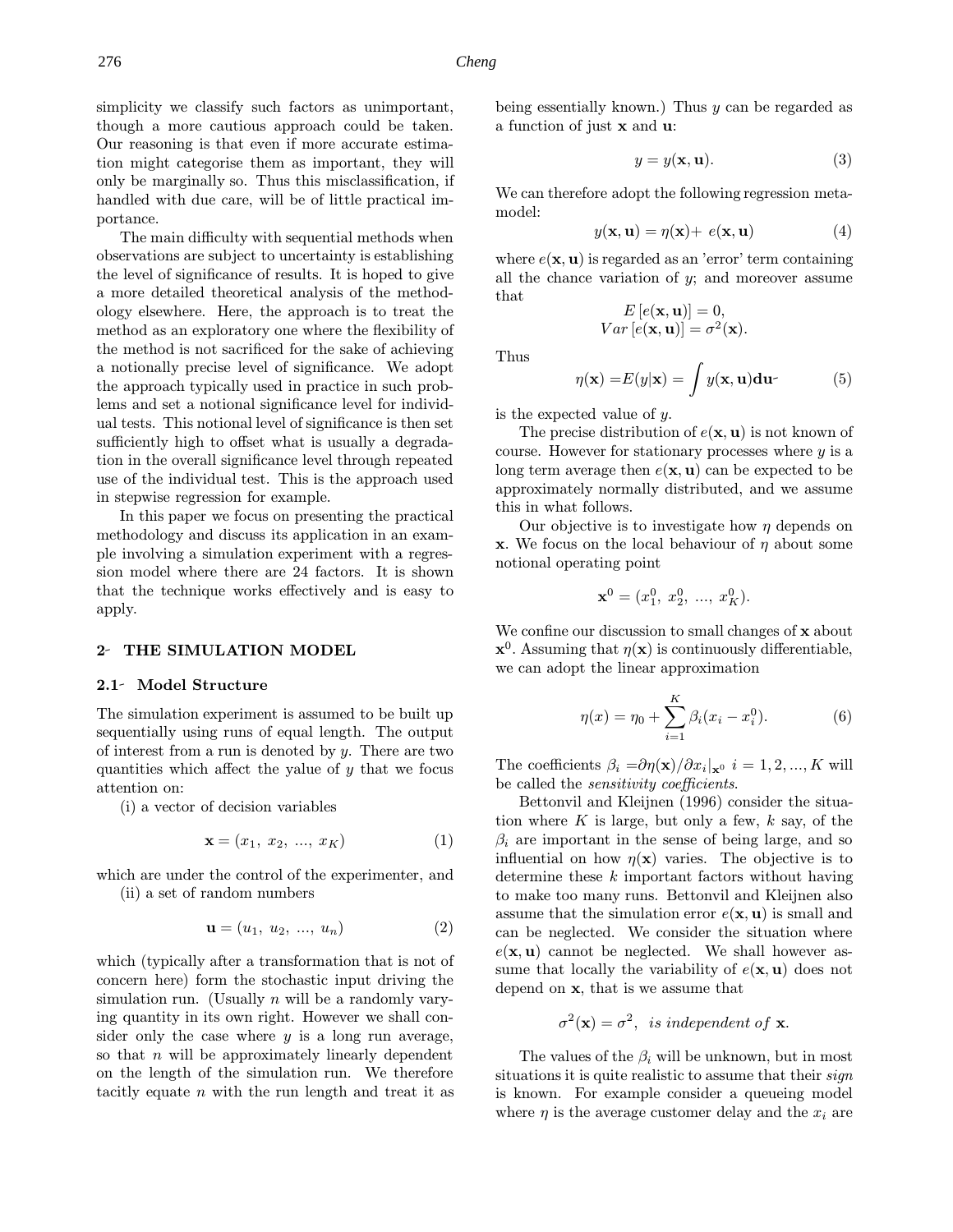the arrival and service rates; here it is fairly clear whether a change in  $x_i$  will increase or decrease  $\eta$ . Moreover, simply by reversing the sign of  $x_i$  itself where necessary, it may be assumed that:

$$
\beta_i \ge 0 \text{ for all } i. \tag{7}
$$

We shall assume this from now on.

#### 2.2 Estimating the Sensitivity Coefficients

In SB the decision variables are assumed to be listed in some fixed order. This order will be maintained throughout the ensuing calculations.

Each run is made by selecting a value of  $j$  and then making the run with **x** set at  $\mathbf{x}^{(j)}$  with components

$$
\begin{array}{ll} x_i^{(j)}=x_i^0+\delta, & i=1,\ 2,\ ... ,j\\ x_i^{(j)}=x_i^0, & i=j+1,\ j+2,\ ... ,K \end{array}
$$

We denote the output from the run made at this value of x by

$$
y(\mathbf{x}^{(j)}, \mathbf{u}) = y^{(j)};\tag{8}
$$

with  $y^{(0)}$  the value obtained from a run made with  $\mathbf{x} = \mathbf{x}^{(0)}$ . For convenience we refer to  $y^{(j)}$  as a run made at level j.

If  $j < k$  then the scaled difference

$$
D(j,k) = [y^{(k)} - y^{(j)}]/\delta
$$

has expectation

$$
E[D(j,k)] = \sum_{i=j+1}^{k} \beta_i,
$$

so that  $D(j, k)$  can be regarded as an estimator of the sum of the sensitivity coefficients running from  $j+1$ to k. If the runs  $y^{(j)}$  and  $y^{(k)}$  are independent, then

$$
Var[D(j,k)] = 2\tau^2,
$$

where  $\tau^2 = \sigma^2/\delta^2$ .

The selection of  $\delta$  is an interesting problem in its own right, but will not be discussed here. We shall set it to a (small) value equal to the value that we would wish to vary  $x_i$  by in the practical application. This at least partially addresses the problem of nonlinearities in the response not being properly allowed for, in that it considers  $y$  at settings of  $x_i$  that are of direct interest.

In the following it will sometimes be necessary to improve the accuracy  $y^{(j)}$ . This will be done simply by replication. In general we may have  $r^{(j)}$  observations at level  $j: y_i^{(j)} \, i = 1, 2, ..., r^{(j)}$ . If we use

$$
\bar{D}(j,k) = \left(\sum_{i=1}^{r^{(k)}} y_i^{(k)}/r^{(k)} - \sum_{i=1}^{r^{(j)}} y_i^{(j)}/r^{(j)}\right)/\delta
$$

then this has improved variance

$$
Var[\bar{D}(j,k)] = \tau^2(1/r^{(j)} + 1/r^{(k)}).
$$

#### 3- SB UNDER UNCERTAINTY

### 3.1- The Proposed Method

We shall only consider one specific, prototype, version of the problem. The primary objective is to divide the sensitivity coefficients into just two groups: those for which  $\beta_j > B$  and those for which  $0 \leq \beta_j \leq B$ :

$$
I = \{\beta_j : \beta_j > B\}, \quad U = \{\beta_j : \beta_j \le B\}.
$$

Here  $B$  is some prescribed value selected by the user, depending on the problem. Bettonvil and Kleijnen consider the case  $B = 0$ , calling those  $\beta_i > 0$  important. We extend this terminology by calling those  $\beta_j \in I$  important, and those  $\beta_j \in U$  unimportant.

As mentioned in the Introduction, much simulation effort can be spent on borderline cases, where  $\beta_i$  is close to B, to determine if  $\beta_i$  just falls above or below B. We avoid doing this by allowing for an indifference-zone  $(0, B+a)$ . If  $\beta_i$  is estimated as being located within this zone, it is automatically classified as being in U. This greatly saves on computing effort for such cases. If  $a$  is set small relative to  $B$ , then a misclassification where  $\beta_j$  is wrongly put in U, when actually  $B < \beta_i$ , can be assumed to be of little practical consequence, as we will know that  $\beta_j < B + a$ .

Our search process, though varying in detail, follows the basic precept of the SB process given by Bettonvil and Kleijnen. The decision variables are kept in their initial order throughout. The key idea is that if we find that

$$
\sum_{j=k_1}^{k_2} \beta_j < B \tag{9}
$$

then, because  $\beta_i > 0$  for all j, we must have  $\beta_i < B$ for  $j = k_1, k_1 = 1, ..., k_2$ . Thus it is not necessary to test for the importance of individual  $\beta_i$  when (9) is true. The overall method is to partition the coefficients into contiguous sets  $G_i$ ,  $i = 1, 2, ..., p$  where all the coefficients of each set have the same classification of unimportant or important.

The method is as follows.

#### Algorithm for SB under Uncertainty

(0) To initiate the process we set the step counter, s say, to  $s = 1$ . We then make  $r^{(0)} > 1$  and  $r^{(K)} > 1$ (typically  $r^{(0)} = r^{(K)} =$  a small number, between 2 and 5, say) runs at levels 0 and  $K$  respectively. Thus at the start of Step 1 we have two sets of observations:

$$
\{y_j^{(k_{i1})}:\ j=1,...,r^{(k_{i1})}\},\ \ i=0,1,
$$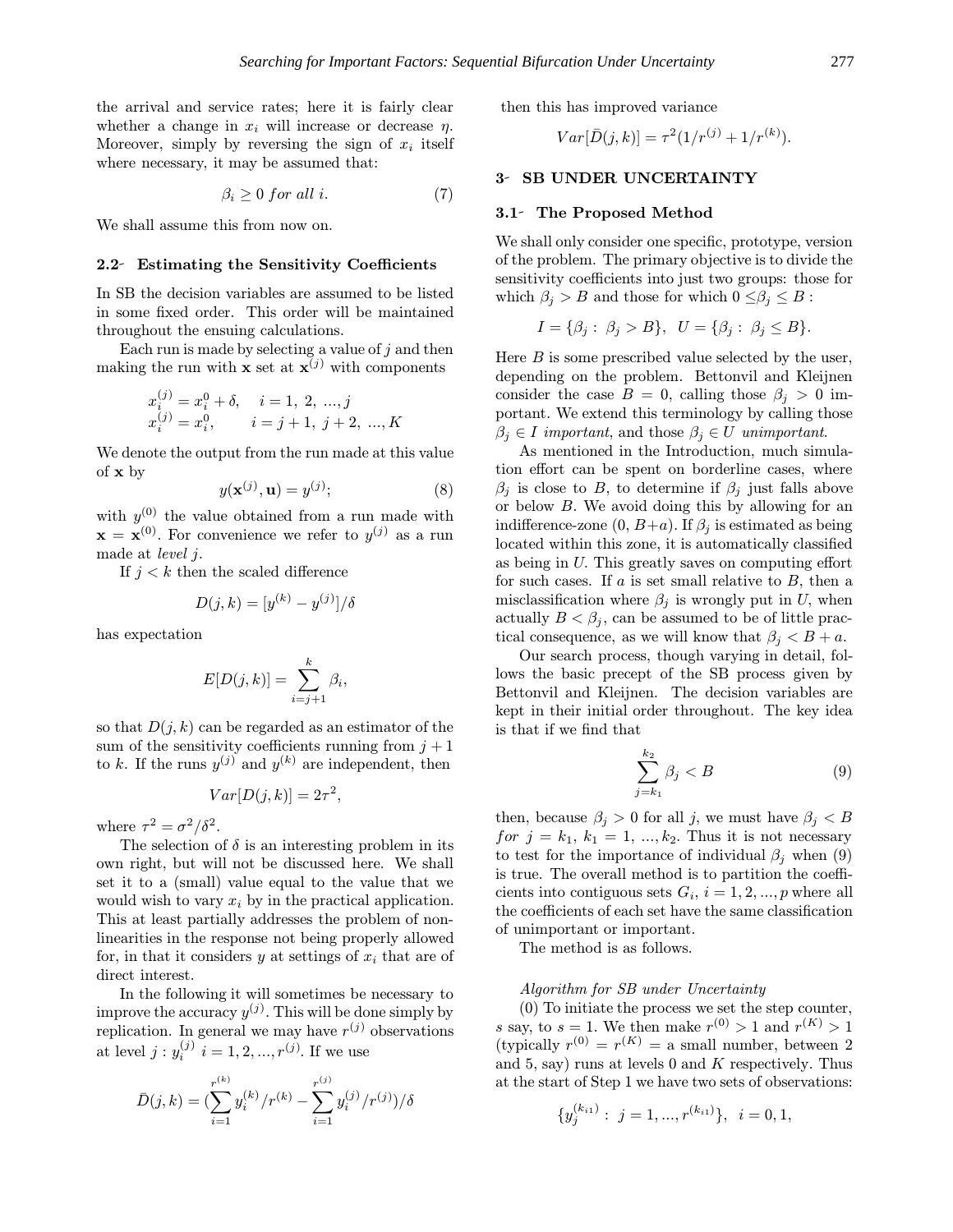where  $k_{01} = 0$  and  $k_{11} = K$  denotes the initial two levels at which runs have been made. We also place all the coefficients in the single, unclassified, set  $G_{1s} =$  $\{\beta_1, \beta_2, ..., \beta_K\}$ . Thus initially the number of sets is  $p (= p_1) = 1.$ 

We now progressively select sets to partition and classify in the following way.

(1) At the start of Step s we have  $p_s + 1$  sets of observations:

$$
\{y_j^{(k_{is})}: j = 1, ..., r^{(k_{is})}\}, i = 0, 1, 2, ..., p_s, (10)
$$

(where all the observations  $\{y_j^{(k_{is})}: j = 1, ..., r^{(k_{is})}\}\$ of the *i*th set are made at the same level  $k_{is}$ , i.e. at the same decision variable setting  $\mathbf{x}^{(k_{is})}$ ). Moreover the decision variables are partitioned into  $p_s$  contiguous sets:

$$
G_{is} = \{ \beta_j : k_{(i-1),s} < j \le k_{is} \}, \ \ i = 1, 2, \dots, p_s.
$$

Some of the sets are already classified, some are unclassified. If all sets have been classified the algorithm ends. Otherwise we select any unclassified set (the one with largest cardinality, say): call this  $G_{is}$ .

(2) If  $G_{is}$  is not a singleton set we see if all the coefficients can be classified as unimportant. This is done by considering  $D(k_{(i-1),s}, k_{is})$ . From the assumption that  $e(\mathbf{x}, \mathbf{u})$  is normally distributed,  $D($  $k_{(i-1),s}, k_{is}$  is also normally distributed, with mean and variance

$$
\mu_{is} = \sum_{i=k_{(i-1),s}+1}^{k_{is}} \beta_i, \quad v_{is} = \tau^2(1/r^{(k_{(i-1),s})}+1/r^{(k_{is})}).
$$

We can estimate  $\tau^2$  from each set (10):

$$
t_{is}^2 = \sum_{j=1}^{r^{(k_{is})}} (y_j^{(k_{is})} - \bar{y}^{(k_{is})})^2 / [(r^{(k_{is})} - 1)\delta^2],
$$

and pooling these estimates gives an overall estimator of  $\tau^2$  at the start of the Step s as:

$$
t_s^2 = \left[\sum_{i=0}^s (r^{(k_{is})} - 1)t_{is}^2\right] / (\sum_{i=0}^s r^{(k_{is})} - s - 1).
$$

If  $z_{\alpha}$  is the upper  $\alpha$ -quantile of the standard normal distribution, then with probability approximately (1−  $\alpha$ ) :

$$
\mu_{is} < \bar{D}(k_{(i-1),s}, k_{is}) + z_{\alpha} t_s \left( \frac{1}{r}^{(k_{(i-1),s})} + \frac{1}{r}^{(k_{is})} \right)^{\frac{1}{2}}.
$$

If therefore

$$
\bar{D}(k_{(i-1),s},\ k_{is}) < B - z_{\alpha} t_s \left( \frac{1}{r^{(k_{(i-1),s)}}} + \frac{1}{r^{(k_{is})}} \right)^{\frac{1}{2}} \tag{11}
$$

then with confidence  $(1 - \alpha)$ :

$$
\mu_{is} < B, \quad i.e. \sum_{i=k_{(i-1),s}+1}^{k_{is}} \beta_j < B.
$$

As the  $\beta_i$  are all positive this means

$$
\beta_j < B, \quad j = k_{(i-1)s} + 1, \ k_{(i-1),s} + 2, \ \dots, \ k_{is}.
$$

and the entire set of sensitivity coefficients,  $G_{is}$ , can thus be classified as unimportant.

If (11) is not satisfied we split  $G_{is}$  into two at  $k = \left[ (k_{(i-1),s} + k_{is})/2 \right]$  (if the cardinality of the set is odd, the split gives the set with the smaller indices one more member than the other). The two new sets:

$$
\{\beta_{k_{(i-1),s}}, ..., \beta_{k}\} \text{ and } \{\beta_{k+1}, ..., \beta_{k_{is}}\}
$$

replace  $G_{is}$ .

Finally a run is made at  $k$ . We then increment  $s$ and repeat the process from (1).

(3) If however  $G_{is} = {\beta_k}$ , i.e. it is a singleton set, then we proceed to fully classify  $\beta_k$ . This is done by calculating a two-sided  $(1 - \alpha)$  confidence interval for  $\beta_k$  with upper and lower limits given by:

$$
\beta_k^{\pm} = \bar{D}(k-1, k) \pm z_{\alpha} t_s \left( \frac{1}{r^{(k_{(i-1),s)}}} + \frac{1}{r^{(k_{is})}} \right)^{\frac{1}{2}}.
$$
\n(12)

If  $B$  is contained in this interval we make additional runs at the levels  $k-1$  and k. If  $r^{(k_{is})}$  and  $r^{(k_{(i+1),s})}$  are not initially equal we add the runs at the level with the smaller number of runs, until  $r^{(k_{is})} = r^{(k_{(i+1),s})}$ , and then add runs at both levels  $k-1$  and k, keeping  $r^{(k_{is})} = r^{(k_{(i+1),s})}$ . As runs are added the length of the confidence interval (12) decreases. We stop when either

(i)  $B < \beta_k^-$  when  $\beta_k$  is classified as important, or

(ii)  $\beta_k^+ < B$  when  $\beta_k$  is classified as unimportant, or

(iii)  $\beta_k^+ < B + a$ , (where a is small relative to B) when  $\beta_k$  is deemed determined to be sufficiently close to B to be classified as unimportant.

Once  $\beta_k$  is classified we increment s and repeat from  $(1)$ .

It will be seen that at the end of the process every  $\beta_i$  will have been classified as either important or unimportant. Moreover all  $\beta_j$  classified as important will have a corresponding confidence interval calculated.

#### 3.2 Properties

The final probability of correctly classifying all  $\beta_i$  is not easily determined as the procedure is sequential.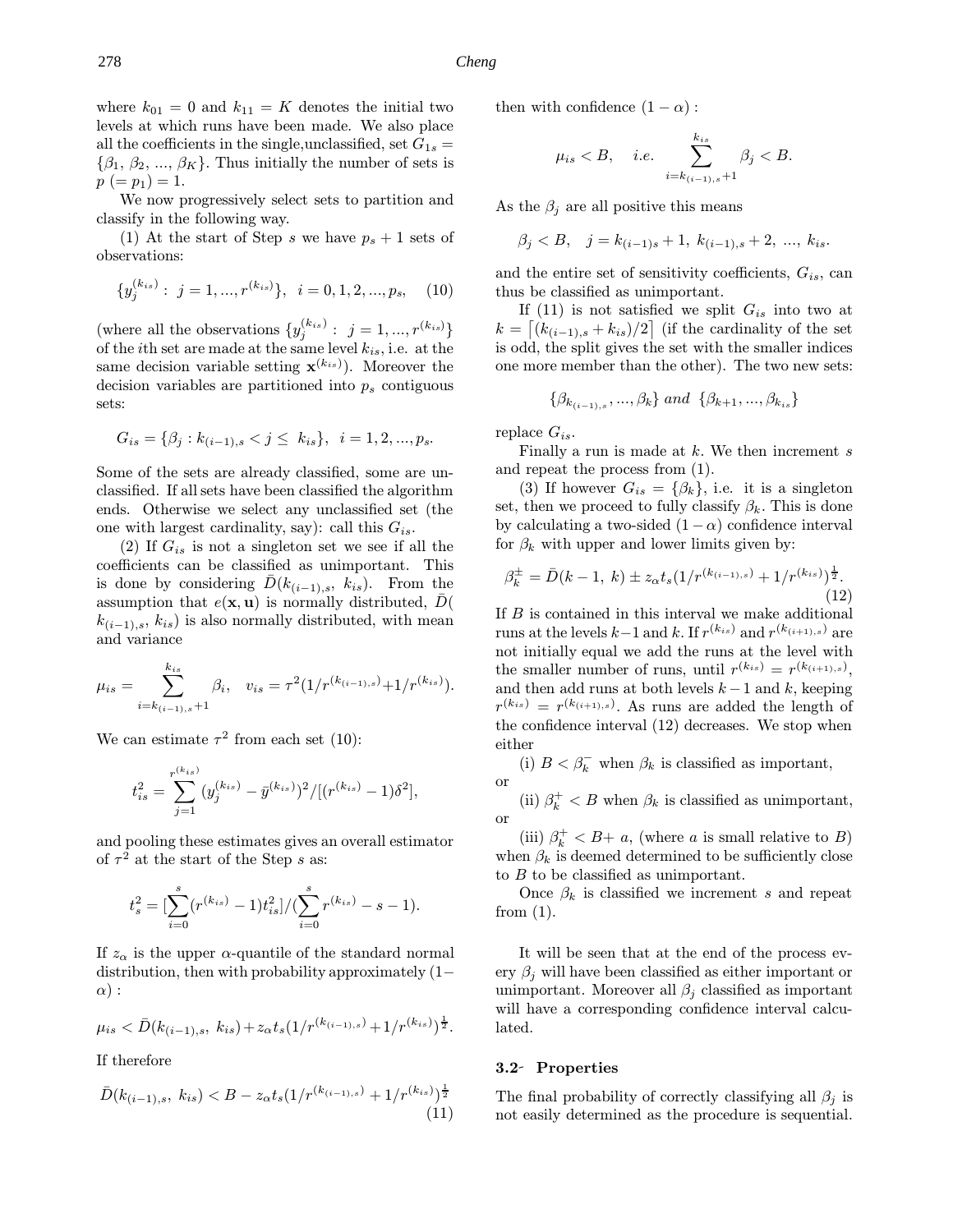However the procedure used in the calculation is not unusual for such processes, and should be sufficiently robust to give a satisfactory practical procedure. An analogous case occurs in polynomial regression where the degree of the polynomial to be fitted is unknown and has to be estimated. Our methodology operates in essentially the same type of way as standard forward or backward stepwise selection methods which use single step probability calculations to decide on whether to proceed to the next step or not.

The main property of the method is that it allows large groups of variables to be eliminated from consideration if they are unimportant. The key controlling factor is the setting of the probability level in the test given in equation (11). A high level (i.e. small  $\alpha$ value) makes high the probability of correctly determining the important and unimportant sets  $I$  and  $U$ but at the expense of additional observations being needed. A low level (i.e. large value of  $\alpha$ ) makes the overall determination process faster but with a higher risk of variables being assigned to the incorrect set.

Overall however the technique should be an effective and efficient one for exploratory purposes. We illustrate with a detailed example.

## 4 REGRESSION EXAMPLE

Bettonvil and Kleijnen give a deterministic regression metamodel example involving 24 factors. We modify the problem to include stochastic variation. Our model is given in equation (4), where  $e \sim N(0, 30^2)$ and  $\eta$  is as given in equation (6) with  $K = 24$ . The individual  $\beta_i$  used in the experiment are given in Table 1.

Table 1: Coefficients  $\beta_j$  of the Regression Metamodel

|                | 1        | $\mathcal{D}_{\mathcal{L}}$ | 3                                                                        | 4         | 5        |      |
|----------------|----------|-----------------------------|--------------------------------------------------------------------------|-----------|----------|------|
|                | $5.7-$   | $0.6 -$                     | $4.5 -$                                                                  | $19.3 -$  | $9.1 -$  | 28.4 |
| $\overline{1}$ |          | 8                           | 9                                                                        | 10        | 11       | 12   |
| $\beta_i$      | $51.0 -$ | $34.6^{\circ}$              | $23.3-$                                                                  | $39.7 -$  | $45.4 -$ | 93.0 |
| j.             | $^{-13}$ | $14-$                       |                                                                          | $15 - 16$ | $17-$    | - 18 |
|                |          |                             | $73.7\textdegree$ 144.6 $130.4\textdegree$ 42.5 $313.0\textdegree$ 166.2 |           |          |      |
| ÷              | $19-$    | $20-$                       | $21-$                                                                    | $22 -$    | $23-$    | 24   |
|                |          |                             | 76.6 345.4 195.7 188.8 148.0 206.4                                       |           |          |      |

The settings used for the other factors were as follows:  $\delta = 1, \ \alpha = 0.05, \ a = 25.0$ . The initial run settings were  $r^{(0)} = r^{(24)} = 2$ . Table 2 gives the results for three different settings of B. Also shown are the results from an equivalent experiment where SB was not used. Instead two runs were initially made at all levels 0 through 24. The confidence interval calculation of stage (3) in the algorithm above was then applied to each  $\beta_i$  to determine if each is important or not, using the same criterion as applied in the SB method. Examination of the true values of the  $\beta_i$  shows that none of the misclassifications are serious errors. It will be seen that the SB method requires proportionately fewer runs, relative to the basic method as the importance threshold  $B$  is raised. At the highest level  $B = 200$ , the basic method needed over two and a half times as many runs to carry out the classification. This is very much as expected, as the SB method is designed to handle situations where there are only a few important factors.

Table 2: Classification of  $\beta_i$  in the Regression Metamodel

|     |                           | SB           | Method | Basic        | Method |
|-----|---------------------------|--------------|--------|--------------|--------|
|     | Import.                   | Mis-         | No.    | Mis-         | No.    |
| в   | Coeffs                    | class        | Runs   | class        | runs   |
| 100 | $\beta_{14}$ $\beta_{15}$ | None         | 48     | None         | 68     |
|     | $\beta_{23}$              |              |        |              |        |
|     | $+$ below                 |              |        |              |        |
| 150 | $\beta_{18}$ $\beta_{21}$ | $\beta_{14}$ | 35     | $\beta_{18}$ | 86     |
|     | $\beta_{22}$              | $\beta_{18}$ |        |              |        |
|     | $+$ below                 |              |        |              |        |
| 200 | $\beta_{17}$ $\beta_{20}$ | $\beta_{24}$ | 25     | None         | 64     |
|     | $\beta_{24}$              |              |        |              |        |

#### 5 CONCLUSIONS

The paper has focused on a specific implementation of the method of sequential bifurcation under uncertainty. Variations of the method suggest themselves, and a number of interesting properties need to be investigated. Most obvious is the robustness of the method. The efficiency clearly depends on order in which the sensitivity coefficients are placed in the list, and on their relative sizes. The best case scenario occurs where there is a sharp distinction between important and unimportant coefficients, and where the important coefficients are placed close together in the initial list. In this case large numbers of unimportant coefficients will be rapidly removed in just a few steps. The worst case scenario is where the important coefficients are evenly spread over the initial list, and where there are are many of them. In this latter situation the SB method reduces in effect to the basic method where each coefficient is individually estimated.

One possibility of interest is to use prior information or knowledge in assigning the coefficients their positions in the list, and it is hoped to discuss this elsewhere.